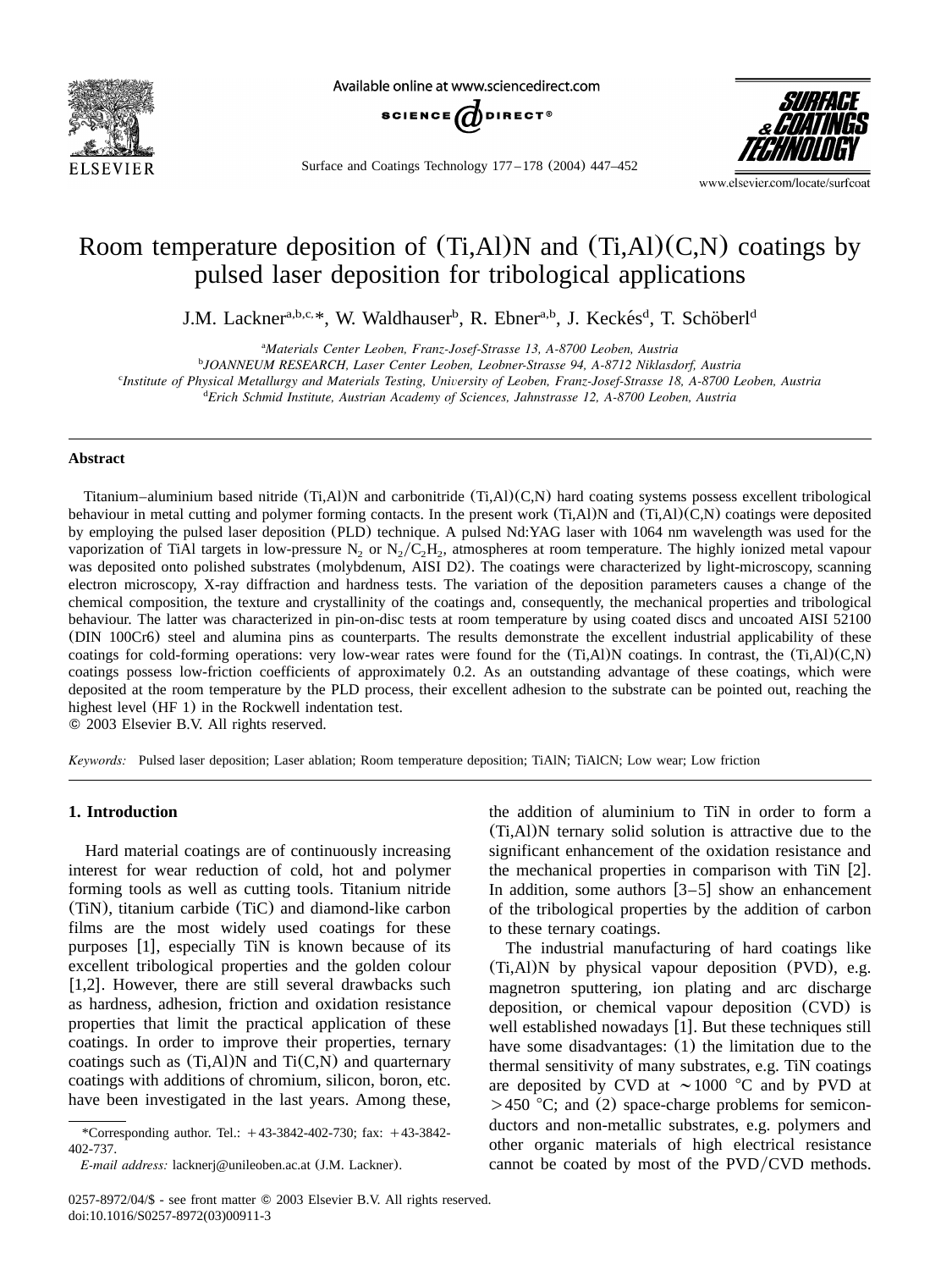| Sample<br>(coating) | Gas flow (deposition)<br>(sccm) |                          |                          | Film thickness<br>$(\mu m)$ | Chemical composition |              |              | Hardness     |
|---------------------|---------------------------------|--------------------------|--------------------------|-----------------------------|----------------------|--------------|--------------|--------------|
|                     |                                 |                          |                          |                             | Atomic ratio Ti/Al   | $N$ (at.%)   | $C$ (at.%)   | (GPa)        |
|                     | $N_{2}$                         | $C_2H_2$                 | Ar                       |                             |                      |              |              |              |
| T1                  | 15                              | $\overline{\phantom{0}}$ | 15                       | $1.5 + 0.1$                 | $1.63 + 0.05$        | $31.1 + 2.0$ |              | $19.9 + 0.4$ |
| T <sub>2</sub>      | 30                              | $\overline{\phantom{0}}$ | -                        | $1.4 + 0.1$                 | $1.38 + 0.04$        | $42.9 + 1.9$ |              | $32.2 + 0.9$ |
| T3                  | 45                              | $\overline{\phantom{0}}$ | $\overline{\phantom{0}}$ | $1.5 + 0.1$                 | $1.22 + 0.06$        | $47.5 + 1.9$ |              | $35.3 + 1.3$ |
| T <sub>4</sub>      | 25                              |                          |                          | $1.7 + 0.1$                 | $1.05 + 0.05$        | $24.7 + 1.4$ | $24.7 + 1.5$ | $38.5 + 1.5$ |
| T <sub>5</sub>      | 15                              | 15                       |                          | $2.0 + 0.1$                 | $1.06 + 0.04$        | $14.1 + 2.2$ | $36.5 + 1.8$ | $17.2 + 0.4$ |

Deposition parameters, film thicknesses, chemical compositions and hardnesses of the PLD (Ti,Al)(C,N) coatings T1–T5

Hence, there is a high demand for developing lowtemperature deposition processes such as the pulsed laser deposition (PLD) for the growth of hard coatings on a broad variety of substrate materials  $[6-8]$ .

In the PLD technique a pulsed laser beam is focussed onto a target in order to evaporate its surface layers under vacuum or low-pressure process gas atmospheres [[9](#page-5-0)]. The vaporized material consisting of atoms, ions and atomic clusters is then deposited onto the substrate. The outstanding advantage of this technique is the possibility to deposit thin films of very high chemical purity and excellent adhesion on various substrate materials at room temperature. Furthermore, high rate film growth on surface areas placed perpendicular to the irradiated target surface is also possible by using a lowpressure gas. The application of reactive process gases gives the opportunity of varying the chemical composition of the films in a wide range.

The aim of the present paper was to study the applicability of the PLD process for the deposition of (Ti,Al)(C,N) films for tribological applications. Although some authors  $[10,11]$  $[10,11]$  $[10,11]$  have investigated the PLD of  $(Ti, A1)N$  coatings, no information is available about the tribological behaviour of such coatings as well as for  $(Ti, A)$  $(C, N)$  films.

## **2. Experimental**

#### *2.1. Film deposition*

High purity Ti–Al targets (50 at.% Ti, 50 at.% Al) were taken for the ablation experiments using a pulsed Nd:YAG laser with 1064 nmwavelength, 0.8 J pulse energy and 10 ns pulse duration at a repetition rate of  $10$  Hz  $[12]$  $[12]$  $[12]$ . The targets were rotated during the laser irradiation in order to avoid the formation of deep craters. The emitted species were deposited at room temperature in argon and  $C_2H_2$  containing nitrogen atmospheres onto quenched and tempered cold working steel substrates (AISI D2) and molybdenum sheets with mirror-polished surfaces. The different atmospheres were chosen in order to produce  $(Ti, A1)N$  and  $(Ti, A1)(C,N)$ coatings with varying nitrogen and carbon contents (Table 1). Prior to the film deposition the substrates

were cleaned ultrasonically in pure acetone and subsequently in ethanol. To increase the adhesion to the substrate, TiAl adhesive interface layers have been deposited prior to the growth of the hard coating materials as recommended by Lii et al. [[13](#page-5-0)].

# *2.2. Film characterization*

The surface quality, the growth structures and the wear scars of the coatings were inspected with a light and a scanning electron microscope (Cambridge Instruments Stereoscan 360). The latter is equipped with an energy and a wavelength dispersive analyser (EDS and WDS) for chemical analysis. The phases of the  $(Ti, A)$  $(C, N)$  coatings were analyzed using an X-ray diffractometer (Siemens D500) and Cu K $\alpha$  radiation by  $\Theta/2\Theta$  scans in Bragg/Brentano arrangement (normal to the surface). Pole figure measurements were performed on a four cycle goniometer equipment (Seifert PTS 3000) with a step size of  $2.5^{\circ}$  for the polar and azimuthal angle.

The hardnesses and elastic moduli of the coatings were determined by nanoindentation with a Vickers indenter using a Fischerscope H100. The applied maximum load was approximately 10 mN, the loading rate was approximately 1 mN  $s^{-1}$  for all measurements. The indentation depth  $({\sim}200 \text{ nm})$  was kept constant to prevent influences from the substrate and indentation size effects in testing the  $1.4-2.0 \mu m$  thick coatings.

The dry sliding friction behaviour of the coatings at room temperature  $(25 \text{ °C})$  and a relative humidity of 60% was evaluated using a CSEM Instruments hightemperature pin-on-disc tribometer with 6 mm AISI 52100 (DIN 100Cr6) bearing steel and  $Al_2O_3$  balls as counterparts. All experiments were carried out at a sliding speed of 0.1 m  $s^{-1}$  on the as-deposited ultrasonically cleaned coating surfaces. The applied loads were 2 and 10 N for  $Al_2O_3$  and 100Cr6 counterparts, respectively. Optical profilometry (Veeco NT-1000) was used to inspect the wear tracks for analysing the wear mechanisms and the wear coefficients.

<span id="page-1-0"></span>Table 1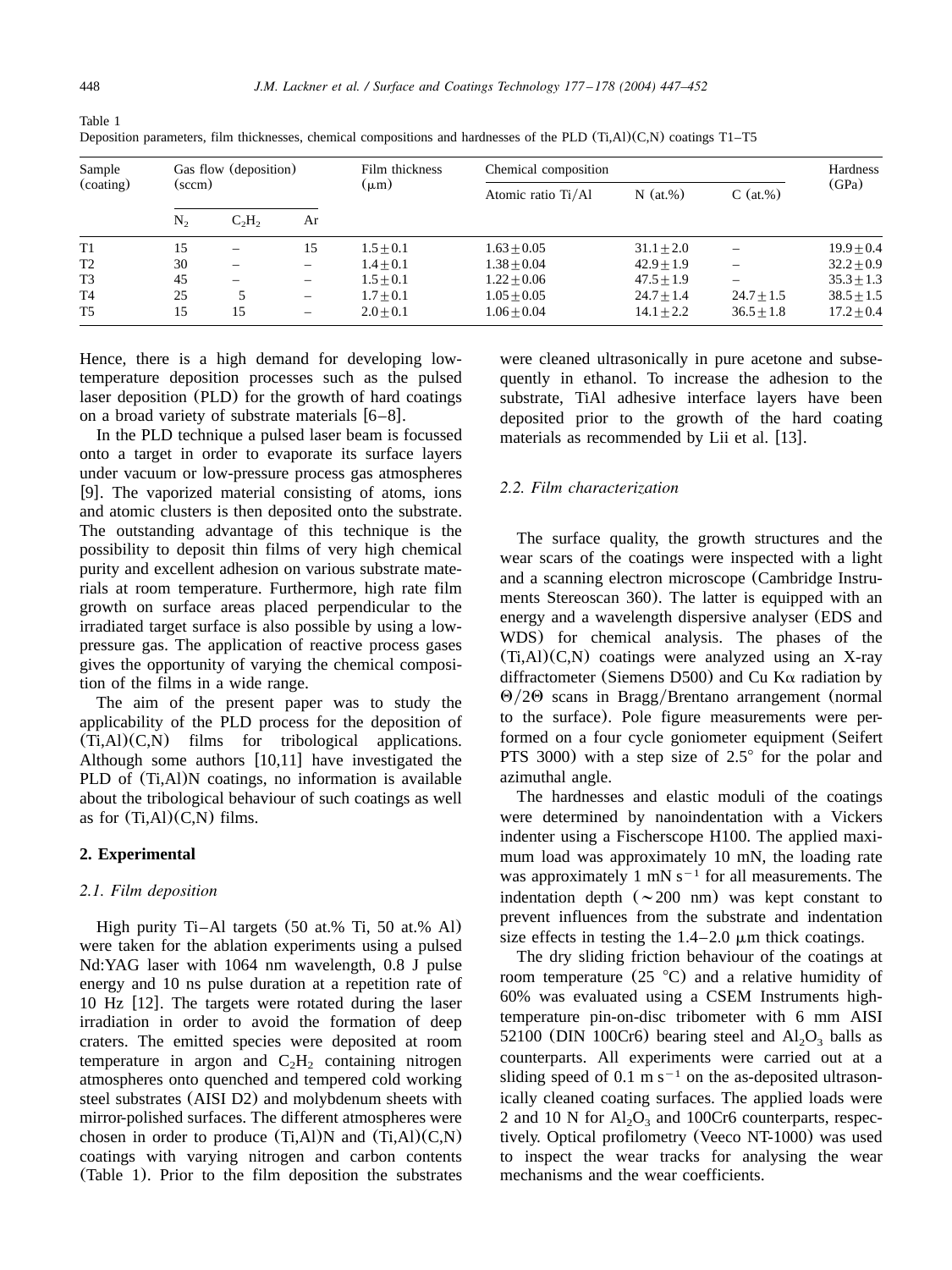# **3. Results and discussion**

#### *3.1. Film structure and chemical composition*

Light and scanning electron microscopy (SEM) inspections of the as-deposited  $(Ti.AI)(C.N)$  coatings showed excellent film quality with only a small amount  $({\sim}15\,000\,$  mm<sup>-2</sup>) of defects (droplets) of sub-micron size, originating from the ablation process of the target surface. SEM investigations on fracture sections were applied for determining the fracture morphology of the films and for measuring the film thicknesses after a deposition time of 60 min ([Table 1](#page-1-0)). The deposition rates are similar to other PVD or CVD processes. The addition of  $C_2H_2$  to the process gas results in higher deposition rates (sample T4 and T5) due to more intensive scattering of the ablated species with  $C_2H_2$ molecules. The SEM investigations of the fracture sections revealed a micro-columnar film structure for the coatings T1–T4, which is comparable with Zone T structures of Thornton's structure zone model [[14](#page-5-0)]. In contrast, a dense but amorphous-like structure was found for the coating T5. The possibility to get very dense microstructures of the hard coatings, even at low deposition temperatures, is one of the main advantages of the PLD process  $[6,8]$  $[6,8]$  $[6,8]$ .

The chemical compositions of the coatings are shown in [Table 1.](#page-1-0) The atomic  $Ti/Al$  ratio was found for all (Ti,Al)N coatings (T1–T3) much higher than that for the target  $(Ti/Al=1)$ . This is likely due to differences in the re-sputtering rates of deposited Al and Ti atoms from the growing film surfaces. The nitrogen content increases with increasing  $N_2$  flow during deposition, but does not exceed 50 at.%, leading to excess (Ti,Al) contents. In contrast, the  $(Ti, A)(C,N)$  coatings  $(T4, A)$ T5) have balanced, target-like  $Ti/Al$  atom ratios of approximately 1. The carbon content was found to be increased at the higher  $C_2H_2$  flow (coating T5) combined with a decrease of the (Ti,Al) content due to the easier ionization of the  $C_2H_2$  molecules and, thus, their higher reactivity during scattering with the evaporated species in the plasma.

The X-ray diffraction (XRD) investigations (Fig. 1) reveal for all samples with the exception of coating T5, a distinct crystallographic structure. Samples T1–T3 indicate the B1 NaCl structure of TiN, typical for the metastable  $(T_{1}^T, A_{1}^T)N$  phase [[15,16](#page-5-0)]. Coating T1 shows in contrast to T2 and T3 a strongly preferred orientation with the (200) planes parallel to the film surface, which is confirmed by the texture analysis of this coating ([Fig. 2a](#page-3-0)). In the case of coatings T2 and T3 the (220) planes are strongly preferred, leading to the (220) fiber texture ([Fig. 2b](#page-3-0)). This difference can be attributed to the addition of argon to the process gas during deposition of coating T1. It is well known that an intensive bombardment of argon ions leads to the



Fig. 1. XRD spectra of (Ti,Al)(C,N) coatings T1–T5 deposited onto Mo substrates. The standard positions of the main reflexions of molybdenum (Mo), titanium nitride (TiN), aluminium nitride (AlN) and titanium carbide (TiC) are indicated by different symbols.

'channeling' effect  $[17]$  $[17]$  $[17]$  of Ar ions in preferred crystallographic orientations of the growing film and, thus, to a minimization of the re-sputtering in distinct lattice planes. As a result, the film growth in this direction for the fcc TiN structure it is the  $(200)$  direction—is preferred, leading to the (200) fiber texture. In contrast, the loss of the argon bombardment favours the growth of (111) and (220) planes because of the lower surface energies of these planes  $[18]$  $[18]$  $[18]$ . In addition, the lattice parameters of the (Ti,Al)N coatings T1–T3 are slightly smaller than that of the TiN standard. This phenomenon can be attributed to the replacement of titanium atoms by aluminium atoms in the fcc  $(Ti_{1-x}Al_x)N$  lattice [[3](#page-5-0)]. Compared with the Al content of the films ([Table 1](#page-1-0)), the observed shift is very small, which might be caused by the low nitrogen contents and residual compressive stresses, which affect the lattice spacings. These stresses are quite high for PLD hard coatings, which are grown at room temperature (e.g.  $\sim -8$  GPa for PLD TiN [[6](#page-5-0)]), but have not been measured in the present work.

In contrast, a shift to lower diffraction angles and consequently larger lattice parameters can be observed for the  $(Ti, A)$  $(C, N)$  coating T4. The shift is large compared to the carbon content  $[19]$  $[19]$  $[19]$ , which confirms again the presence of residual compressive stresses in this coating. The preferred orientation parallel to the surface of this coating is represented by the  $(220)$ planes, showing the nearly same fiber texture as coating T2.

The diffraction patterns of coating T5 reveal that no crystallographic phases are present except molybdenum of the substrate. These results are confirmed by the SEM analysis of the fracture sections. This behaviour is due to the very high carbon and hydrogen content,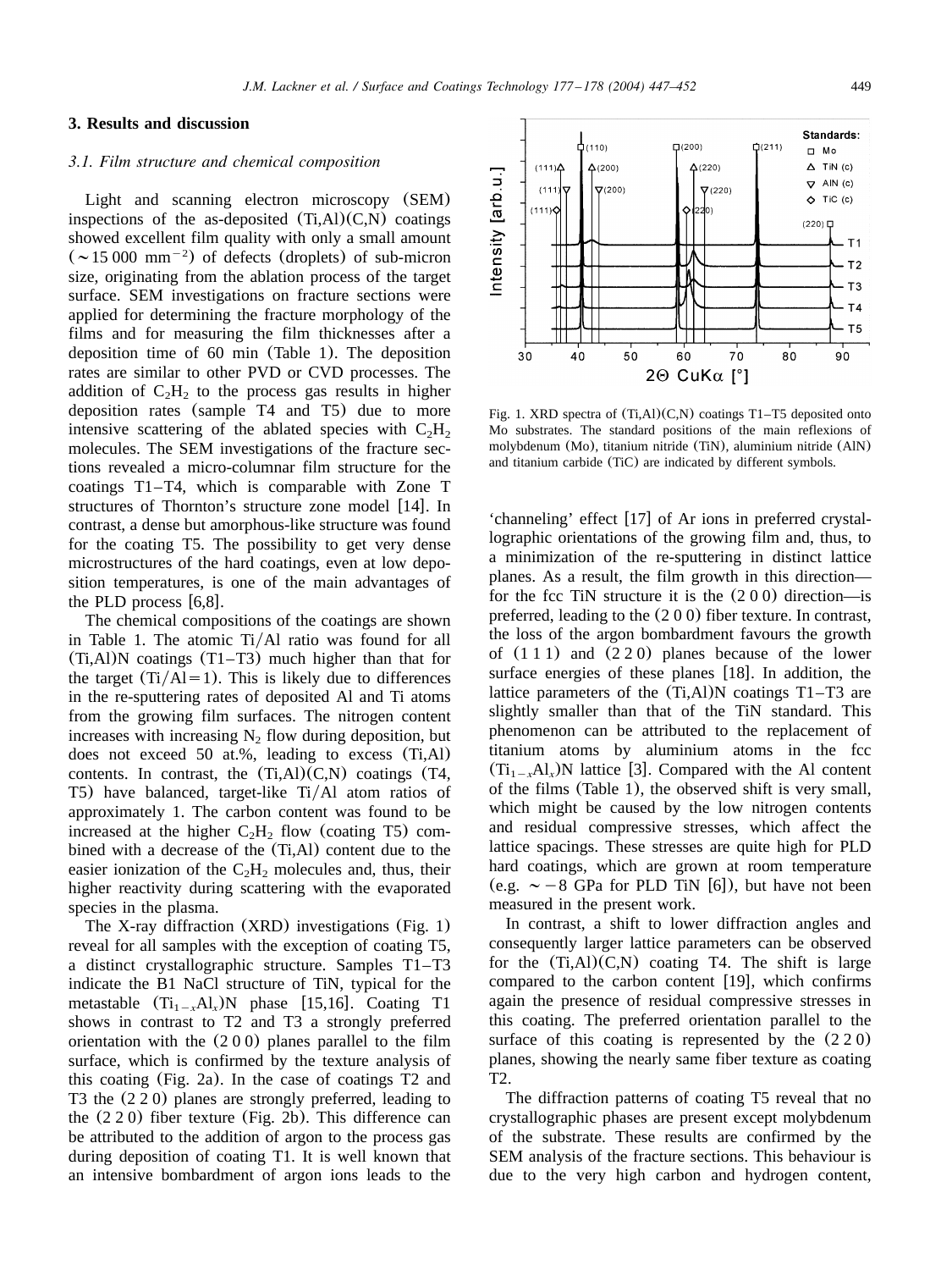<span id="page-3-0"></span>incorporated in the coatings from the  $C_2H_2$  process gas during film growth.

## *3.2. Mechanical properties*

Quantitative information about the adhesion of the coatings to the steel substrates was achieved by the Rockwell indentation method  $[20]$  $[20]$  $[20]$ . In all cases the highest adhesion class (HF 1) on a scale between HF 1 and HF 6 was determined, connected to very low cracking and no break-out areas around the indentation. The excellent adhesion of hard coatings is a further outstanding feature of the PLD process applied in this work caused by tough adhesive interfaces, e.g. shown in Refs.  $[6-8]$ .

A tendency to higher hardness with increasing aluminium and nitrogen content (coating T1–T3) and low additions of carbon (T4) can be observed due to solid solution hardening  $[21,22]$  $[21,22]$  $[21,22]$  ([Table 1](#page-1-0)). In contrast, a high carbon addition (coating T5) leads to a significant drop in hardness.

#### *3.3. Tribological behaviour*

Fig. 3 shows the coefficients of friction as a function of the sliding distance for the coatings T3 and T5 against a AISI 52100 (DIN 100Cr6) steel ball at room temperature and a humidity of approximately 60%. The shape of the curves was found typical for all sliding couples tested. During the run-in period (stage I) a significant increase from the initial friction coefficient at the first contact (0.2 and 0.4) to a maximum value



Fig. 3. Dependency of the friction coefficient on the sliding distance in the pin-on-disc test for the contact of AISI 52100 (DIN 100Cr6) steel pins and the coatings T3 and T5 (friction load: 10 N, sliding speed: 0.1 m s<sup>-1</sup>, temperature: 25 °C, relative humidity: 60%).

can be observed, which is followed by a drop to the steady-state friction coefficient in stage II. The first stage is characterized by the cracking of a few roughness tips of both counterfaces and, in the case of the 100Cr6 ball–(Ti,Al)N coating couple  $(T1-T3)$ , the growth of a steel transfer layer on the coating's surface. This transfer layer is evident in stage II, too, and can be observed in optical profilometry imaging ([Fig. 4a](#page-4-0)) as well as in EDS analysis performed in the wear tracks of the coatings. The EDS analysis reveals the presence of Ti, Fe, Cr, Al and O species. This confirms that apart from the material transfer an oxidation of the wear track during the sliding wear process occurs [[23](#page-5-0)]. The growth of this transfer layer leads to mainly adhesive wear of the 100Cr6 counterpart ball and, thus, it is responsible



Fig. 2. Pole figures of the  $(111)$ ,  $(200)$  and  $(220)$  lattice planes of the (Ti,Al)N coatings (a) T1 and (b) T2 ( $\Psi$ =0–80°).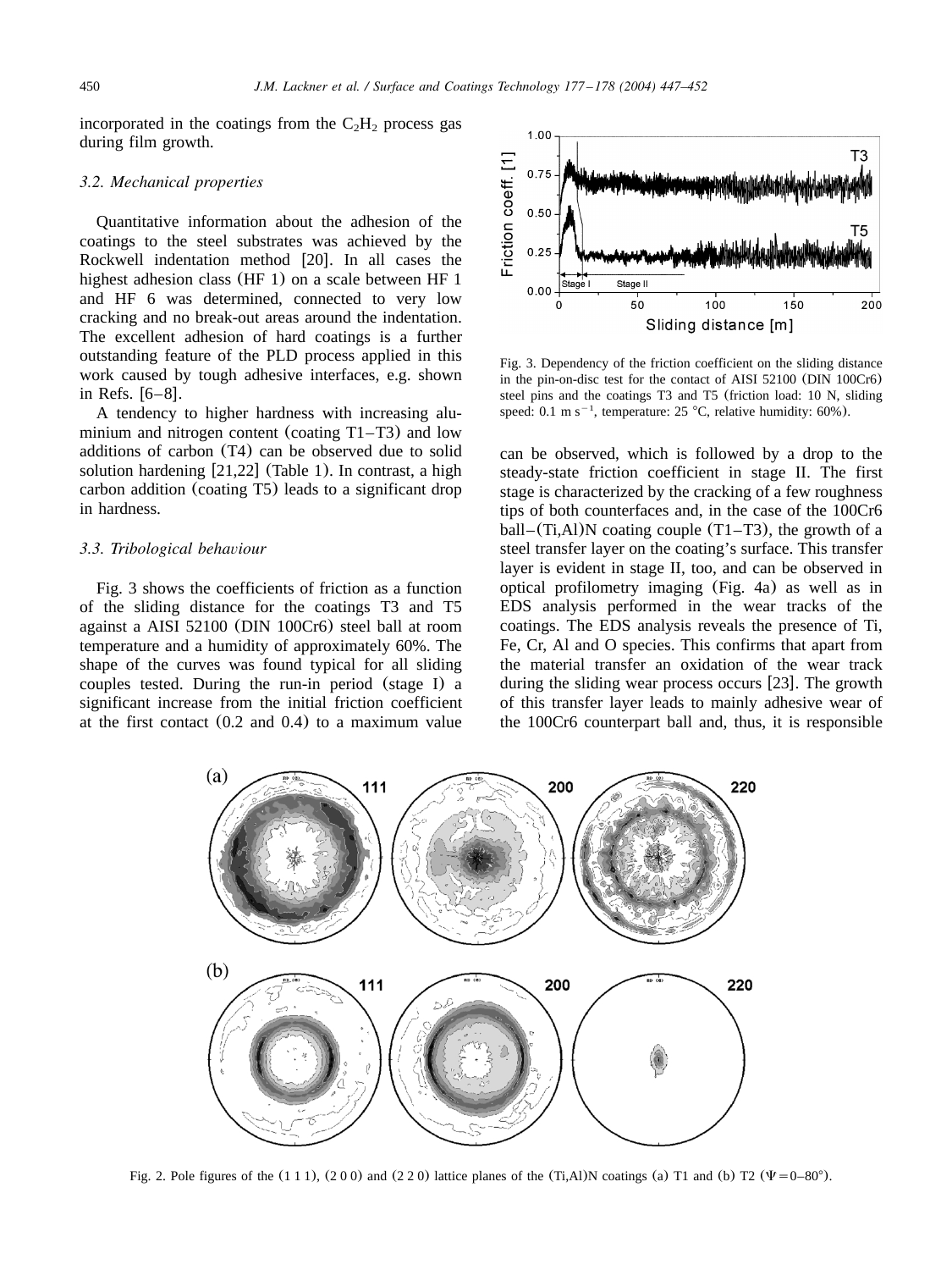<span id="page-4-0"></span>

Fig. 4. Optical profilometry images of the wear tracks of coating (a) T3 and (b) T5 after sliding against AISI 52100 (DIN 100Cr6) steel counterparts (sliding distance: 200 m, friction load: 10 N, sliding speed: 0.1 m s<sup> $-1$ </sup>, temperature: 25 °C, relative humidity: 60%).

for the high steady-state friction coefficients of approximately 0.7 (Fig. 5), which are in good accordance to Ref.  $[1]$  $[1]$  $[1]$ . The wear debris consists predominantly of work hardened and oxidised 100Cr6 material, which is ejected from the transfer layer during sliding. The disc wear rates of the  $(Ti, A1)N-100Cr6$  couples are approximately one order of magnitude lower than the wear rates of PLD TiN–100Cr[6](#page-5-0) couples from a previous  $[6]$ as well as for sputtered  $(Ti, A1)N$  coatings [[24](#page-5-0)], but in contrast the pin wear rates are very high. Furthermore, a significant dependency of the wear rates on the chemical composition and the hardness of the coatings can be observed. With increasing hardness of the coatings a lower coating wear rate and a higher counterpart wear rate were found.

In the case of the  $(Ti, A)(C,N)$  coatings  $(T4, T5)$ sliding against 100Cr6 counterparts only abrasive wear of the coating was found (Fig. 4b). An EDS analysis of the counterpart revealed the existence of a transfer layer consisting of worn coating and ball material. The depths of the wear tracks on the coating surfaces and, thus, the wear volumes and wear rates, respectively, are approximately three times higher than that of the (Ti,Al)N films (Fig. 5) and are increasing with the carbon content. The wear rate of the sliding 100Cr6 pin is decreased for more than one order of magnitude due to the transfer layer formation on the pin. This transfer material is also responsible for the low-friction coefficients of approximately  $0.2-0.4$  in the steady-state phase (stage II) (Fig. 5).

For the tribological contact of the (Ti,Al)N coatings  $(T1-T3)$  with alumina  $(A1<sub>2</sub>O<sub>3</sub>)$  balls very high steadystate friction coefficients up to 1.0 were found. This high friction coefficient results from the lower applied friction loads (2 N) and the formation of highly abrasive wear debris leading to high friction forces because of the occurrence of ploughing wear in the wear track. Some ploughing wear scars were found in the optical profilometry investigations, but the general appearance of the wear tracks on the coating surfaces is very similar to Fig. 4b, showing only abrasive wear. The chemical analysis reveals the absence of a transfer layer due to the missing of titanium atoms on the wear scar of the alumina ball. The dependency of the wear rates on the coating hardness was found similar to the 100Cr6– (Ti,Al)N couple. A higher coating hardness leads to a



Fig. 5. Friction coefficients, pin and disc wear rates for the (Ti,Al)(C,N) coatings sliding against AISI 52100 (DIN 100Cr6) steel and  $Al_2O_3$  pins (sliding distance: 200 m, friction load: AISI 52100: 10 N,  $\overline{Al}_2O_3$ : 2 N, sliding speed: 0.1 m s<sup>-1</sup>, temperature: 25 °C, relative humidity: 60%).